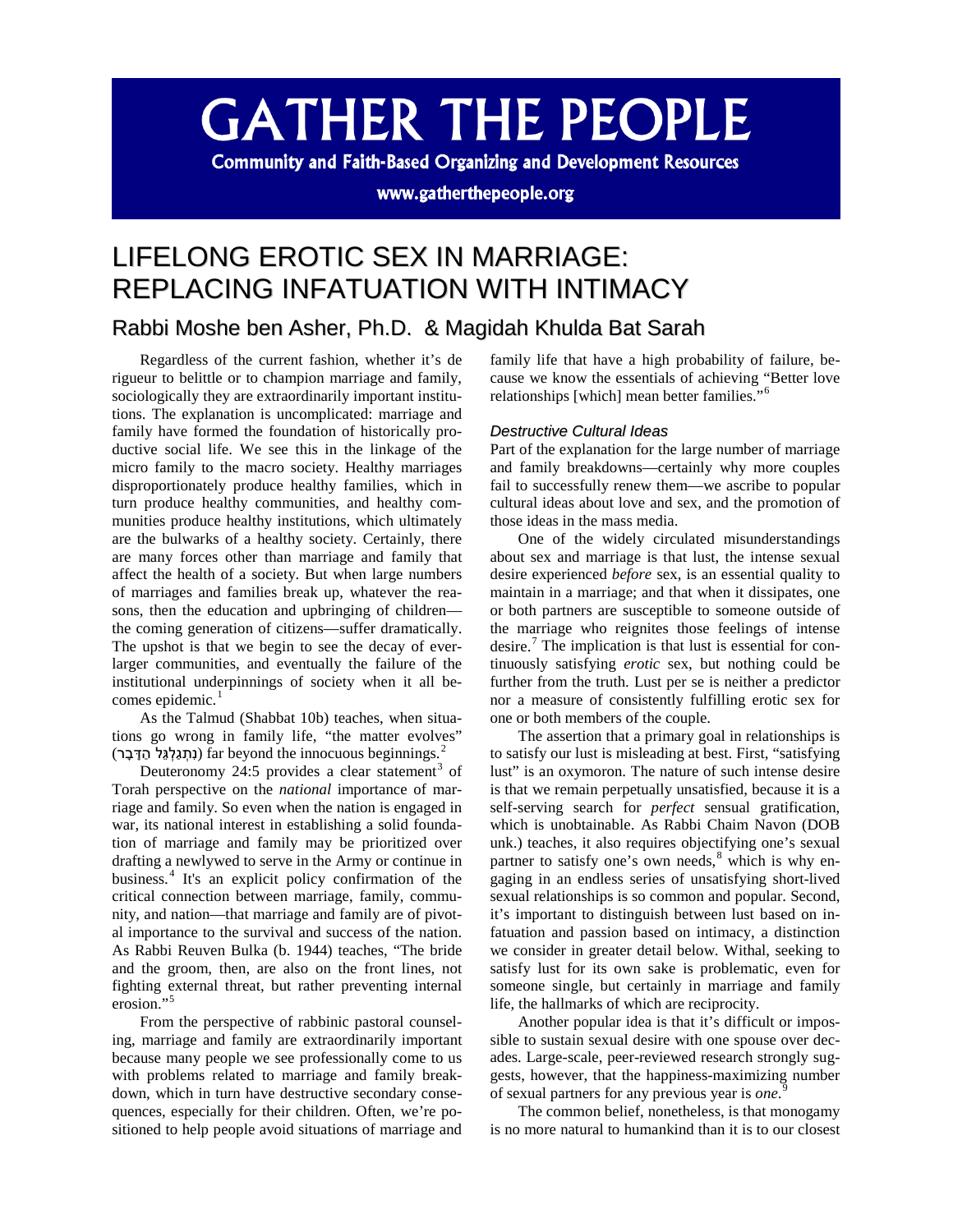primate relatives. The mistaken conclusion is that the challenge to contemporary marriages is not infidelity per se, but our lack of honesty about extra-marital relationships. This belief has two fundamental flaws, apart from the obvious distinction that human beings are unlike all other primates in that we have the capacity to make future-contemplated, free-willed moral choices:

First, it implicitly treats sexual desire apart from sexual experience (which is a hallmark of infatuation), but sexual *desire* continues unabated if one's sexual *experience* remains erotically fulfilling. The existential threat to most marriages is not the loss of desire (or lust), which is only a symptom, but the lack of a broad spectrum of intimacy to enable erotic experience when making love (about which, more below).

Second, monogamy is not an antiquated practice, but long-lived cultural wisdom regarding the essential conditions of Jewish family life. Multiple sexual partners in our marriages have several insidious effects:

They sabotage the primary responsibility of parents vis-à-vis their children. The essence of the Jewish parents' traditional role is not to ensure their children's material success, but to pass on to them moral-spiritual knowledge and observance, which equips them to achieve lifelong meaning and fulfillment in both their private and public lives. Multiple sexual partners confuse and divide children's loyalties, leaving them unsure of who they should look to for moral teaching and day-to-day standards of behavior, and not incidentally priming them for a lifetime of secular, self-indulgent, amoral autonomy.

The presence of multiple sexual partners is unquestionably contrary to Torah-based married life, even in the liberal streams of Judaism. So it poisons extendedfamily relations, which are of immeasurable value both to parents and children, particularly in otherwise isolated nuclear families. The withdrawal of extended-family support when multiple sexual partners are present in the nuclear family should not be surprising. Their withdrawal is understandable when the alternative appears likely to be futile confrontation and conflict with the couple participating in what at best is regarded as a morally questionable practice and at worst as clearly damaging for the children involved.

And, typically, when spouses seek multiple sexual partners, it's a telltale sign of a marriage begun mostly on the basis of infatuation, which in turn not surprisingly led to failed sexual relations devoid of the previously mentioned spectrum of intimacy. The effect of choosing the multiple-partners option to remedy marital dissatisfaction is that commitment to repair the marriage ceases, probably because the couple lacks the knowledge or the will to build the essential intimacy, which may be the best explanation of why many "open marriages" lead quickly to divorce.<sup>[10](#page-10-0)</sup>

The epitome of misguided ideas circulating about long-lived sexual pleasure may be the so-called "gag" book, *Sex After 50*, which contains only blank pages. However, substantial research confirms that a significant proportion of elderly couples enjoy a rewarding sex life.<sup>[11](#page-11-0)</sup>

Marriage and family troubles follow from external social forces that create pressures on them, and from internal dynamics that can pull them apart. We understand and respond to the problems by organizing coalitions and lobbying for legislation and evidence-based policies in public and private agencies; and by individual, couple, and family counseling and therapy. This paper focuses on some of the internal forces that pull apart marriages and long-term relationships, particularly those related to sexual activity.

When considering marriages and families, there is an aphorism to keep in mind as a pastoral counselor. Our goal is to help clients have happy, productive and fulfilled lives of moral-spirituality.<sup>[12](#page-11-1)</sup> But as Rabbi Avi Shafran (DOB unk.) teaches, we need to understand helping those we serve also to understand—that true happiness begins with the realization of what does *not* really make us happy.<sup>[13](#page-11-2)</sup> So it's often necessary to help people let go of attitudes and actions that monopolize their time, effort, resources, and spirit, but fail to make them happy—more of which we're about to consider.

#### *Sex-Based Roles & Activity*

Successful family life begins to a significant extent with sex-based roles and the sexual activity related to them. And a great deal of that has changed in the last 50 to 100 years in the United States. For example, half a century ago, in the mid-1960s, typically there were two or three women in first-year law school classes. Currently, women make up half of first-year law school classes. But even with dramatic changes in women's access to rights, roles, and resources traditionally monopolized by men, some very important aspects of social life have remained largely unchanged: American culture still powerfully conditions females to excel at emotional intimacy rather than exercising power. In contemporary American society, although exceptions are common, we condition females from their early years to be capable and comfortable with expression and acceptance of emotion. Males from their early years are still powerfully conditioned to excel at exercise and acceptance of power rather than emotional intimacy.

Given these sex-based differences, there are common self-destructive or dysfunctional behavioral patterns of young men and women that may persist into adulthood. Young men commonly focus on sexual conquests of young women. Their use of sex to experience emotional intimacy with young women may lead to destructive porn addiction and a diagnosis of "intimacy disorder" in later adulthood. Young women commonly grant or withhold sexual favors to control young men. My colleague and wife, Khulda Bat Sarah, notes that their use of sex to exert power over young men may lead in later adulthood to vulnerability and dependency when their male partners react with counter-controlling behavior, which hardly gives these women an experience of wielding power.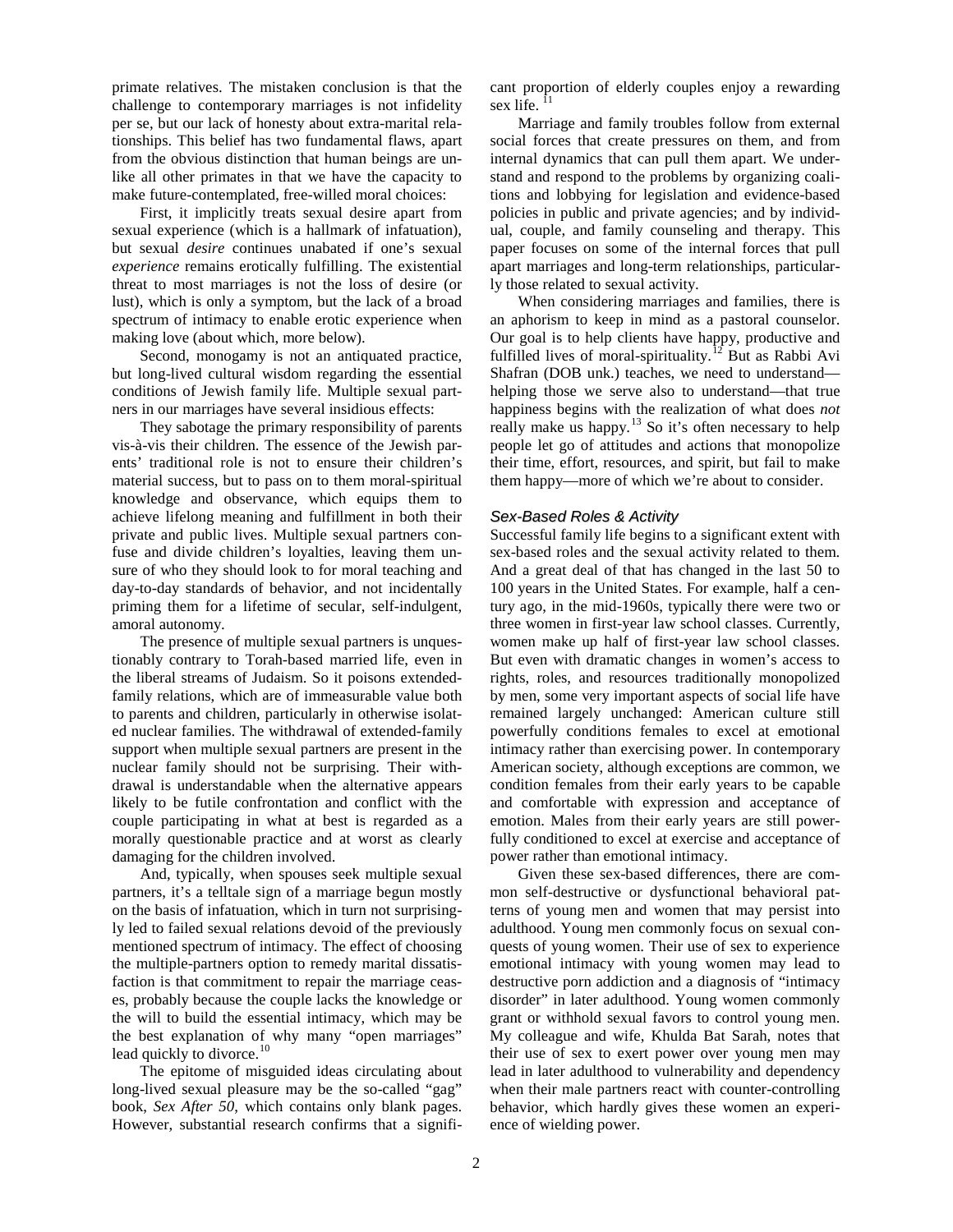What about the sex itself? We might reasonably think that for most young people, the immediate experi-ence of sexual activity is physical pleasure.<sup>[14](#page-12-0)</sup> But that's far from universally true, which may partially explain the long-term trend of fewer young people engaging in sex.<sup>[15](#page-12-1)</sup> The immediate psychological and emotional outcomes of sex for young people are often problematic. Not uncommonly, young women feel cheapened, even degraded or exploited by the experience.<sup>[16](#page-12-2)</sup> Ironically, what they may have embarked upon to exercise power and control over their male partners leaves them feeling powerless.<sup>[17](#page-12-3)</sup> They then experience a loss of self-esteem, self-worth and self-confidence, sometimes trauma, pos-sibly intensified by early-life insecure attachment.<sup>[18](#page-12-4)</sup> Not uncommonly, young men feel alienated by their sexual experience. Ironically, what they may have launched unwittingly to remedy their emotional intimacy deficit leaves them emotionally alienated from their partners and themselves, also possibly magnified by early-life insecure attachment.<sup>[19](#page-12-5)</sup> They then experience greater relationship-isolation, and a need to compensate by promoting intimacy with male friends, often through physical contact in sports or by the false intimacy of proclaiming their sexual prowess.[20](#page-12-6)

Despite these problematic aspects, such sexual relations often serve as the misguided drivers of longterm relationships, marriages, and families, in chronological as well as psychological and emotional respects. So, to a significant extent, socially defined sex-based roles and much of the sexual activity that follows from them do not provide a healthy foundation for family life and, instead, are often precursors of marital infidelity.

#### *Costs of Sexual Infidelity*

The essential commitment that accompanies marriage for most married couples is "sexual fidelity," which they don't necessarily expect when simply living together "without benefit of clergy," as we once described cohabiting. Nowadays, although young people rarely use the term "adultery," their marital expecta-tions still include sexual fidelity.<sup>[21](#page-12-7)</sup> Yet even so, my estimate is that approximately 50 percent of married men and 25 percent of married women are unfaithful.

Since unrestrained sexual license has become commonplace in modern society, it's useful to consider some of the typical consequences of infidelity, which include:

- Lying
- Deceitful behavior
- Violations of vows and shattering of trust
- Emotional trauma to spouses and children
- Disease
- Family breakup and divorce
- Compromised long-term support for children
- Violence and, occasionally, murder

Despite these destructive consequences, adultery is not a crime<sup>[22](#page-12-8)</sup> in more than half the states and rarely prosecuted where it is still against the law; and most Americans concluded long ago that we should not criminalize adultery. That criminal laws can't fix many serious social problems tells us that morality, potentially, plays a critical role in social stability. And most Americans regard "cheating" on one's spouse, having extramarital affairs, as immoral, although normative and often not illegal. They view adultery as something one chooses to do although, as noted above, it causes great harm and far-reaching, damaging consequences. Why label unfaithfulness in marriage as immoral—why should we bother? By doing so, we acknowledge the potentially devastating outcomes of infidelity, in contrast to treating it simply as a matter of "personal preference" or "lifestyle choice."

Are extra-marital affairs a societal problem? The question draws us back to why society labels them as immoral. Consider that extra-marital affairs are significantly correlated with the breakdown of marriages; the breakdown of marriages is significantly correlated with high divorce rates; high divorce rates are significantly correlated with children's various psychological, mental, and emotional problems and, in turn, with juvenile delinquency and adult crime; family disintegration and the dysfunctions that accompany it are significantly correlated with community breakdown, particularly in inner-city areas; and the breakdown of communities in the inner cities is significantly correlated with a general weakening of the nation's institutions.

#### *Infatuation Foundation of Marriage & Family*

To understand what can and cannot provide a healthy foundation for marriage and family, it's useful to begin by considering what constitutes a "family." What are the benchmarks of what we call family?

Ordinarily we consider members of a nuclear (in contrast to an extended) family as related by blood, marriage, or a legal process, and we tend to expect that they're living together in the same household. Nowadays, however, we count as nuclear families, unmarried couples that live together for many years, and possibly have children. The "politically correct" definition of family is that a family is whatever any group of people say is a family, which obviously is not an adequate definition to qualify for public benefits—say, for example, as a surviving "spouse" of a deceased soldier. Administering legislated benefits would be a bureaucratic nightmare and politically impossible if qualifications to receive them were a matter of self-definition. And it's not an adequate definition of family to qualify for private benefits—say, for example, membership in a synagogue; religions would not be able to maintain their unique systems of belief, teaching, and practice in the face of myriad self-selected, unbelieving, even hostile members. So, as a society, we recognize that marriage offers advantages over more informal and casual arrangements.

Governmental license and religious ritual positively sanction marriage and the family arrangements to which it commonly leads. Those two formal sanctions, the license that legally certifies marriage and the ritual that religiously sanctifies marriage, have very different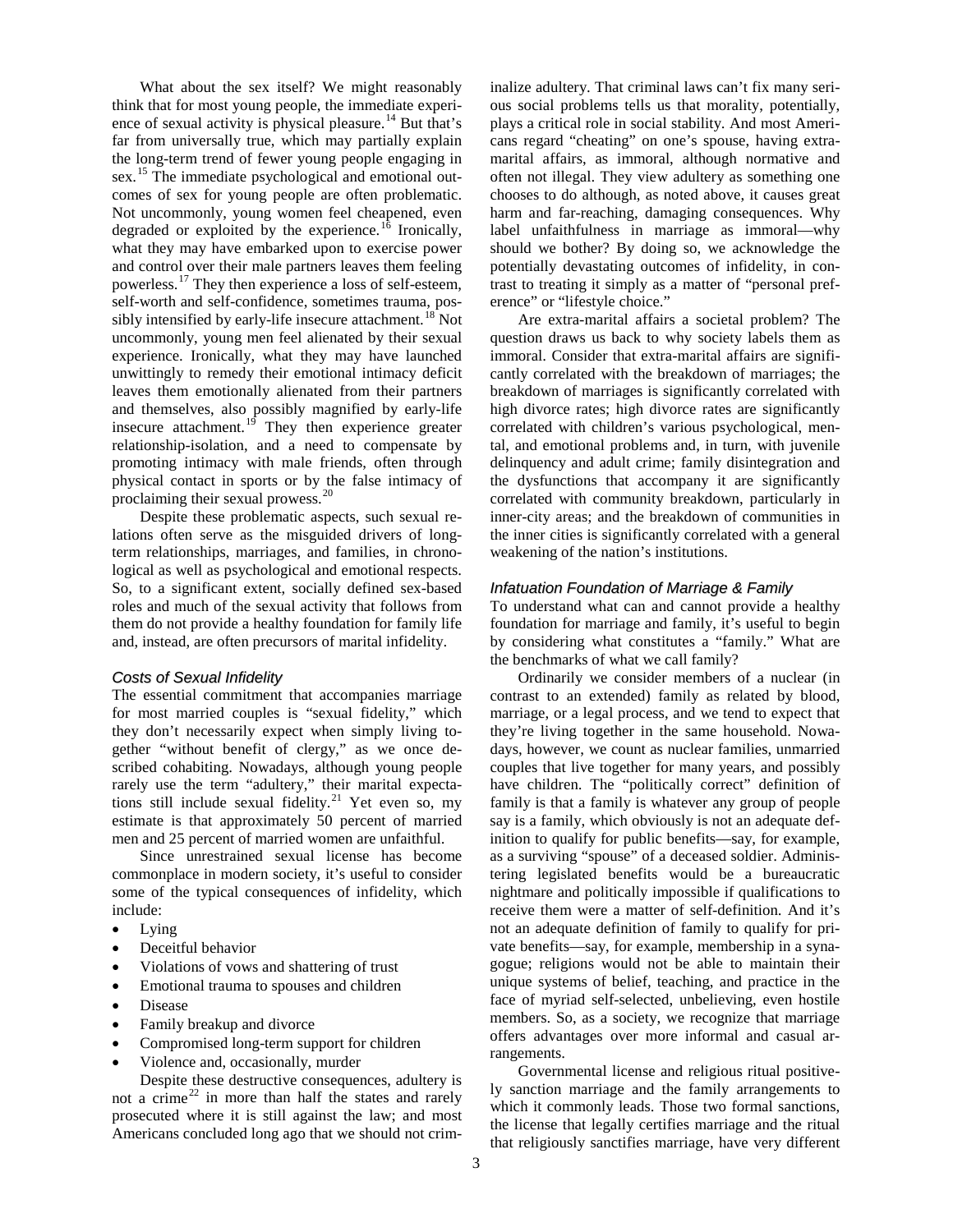functions: The legal document reinforces legal rights, roles, and responsibilities, such as the equal division of community property in the event of divorce, which we acknowledge as beneficial or at least marginally useful. The religious ritual presumably denotes a shared commitment to specific moral and ethical values, principles, and practices, such as telling the truth to one another, for the couple's life together.

Yet what are some of the most popular reasons that couples choose to marry?<sup>[23](#page-12-9)</sup> Certainly, they look for shared interests, common desire for children, and economic, educational, and social compatibility. But in contemporary marriages, "falling in love" is the sine qua non.<sup>[24](#page-12-10)</sup> As the keystone of marriage and family, what does it mean to say that people have fallen in love? How do we define falling in love? Is it that feeling you get when you bump into "the right one"? Consciously or unconsciously, most people seem to believe that falling in love is a sensation, based on physical and

emotional attraction, one that magically and spontaneously generates when Mr. or Ms. "Right" appears.

Another way to approach the question of falling in love is to ask: What happened to the people who fell in love when they fell out of love and divorced? Is it that, speaking more precisely, initially they became infatuated with one another without knowing one another's personality and character? When we drill down into these commonplace circumstances, we find that most women and many men expect that their marriages will provide a spectrum of special and exclusive intimacy emotional, intellectual, and spiritual, which not surprisingly is disappointed when their spouse reveals an inability or unwillingness to engage in such intimacy which was not known beforehand because the basis of the marriage was infatuation.

What is "infatuation"? The word infatuation comes from the Latin, meaning: "made to be foolish" or, in effect, easily fooled. Binky's "Guide to Love" humorously portrays the better-known features of infatuation:

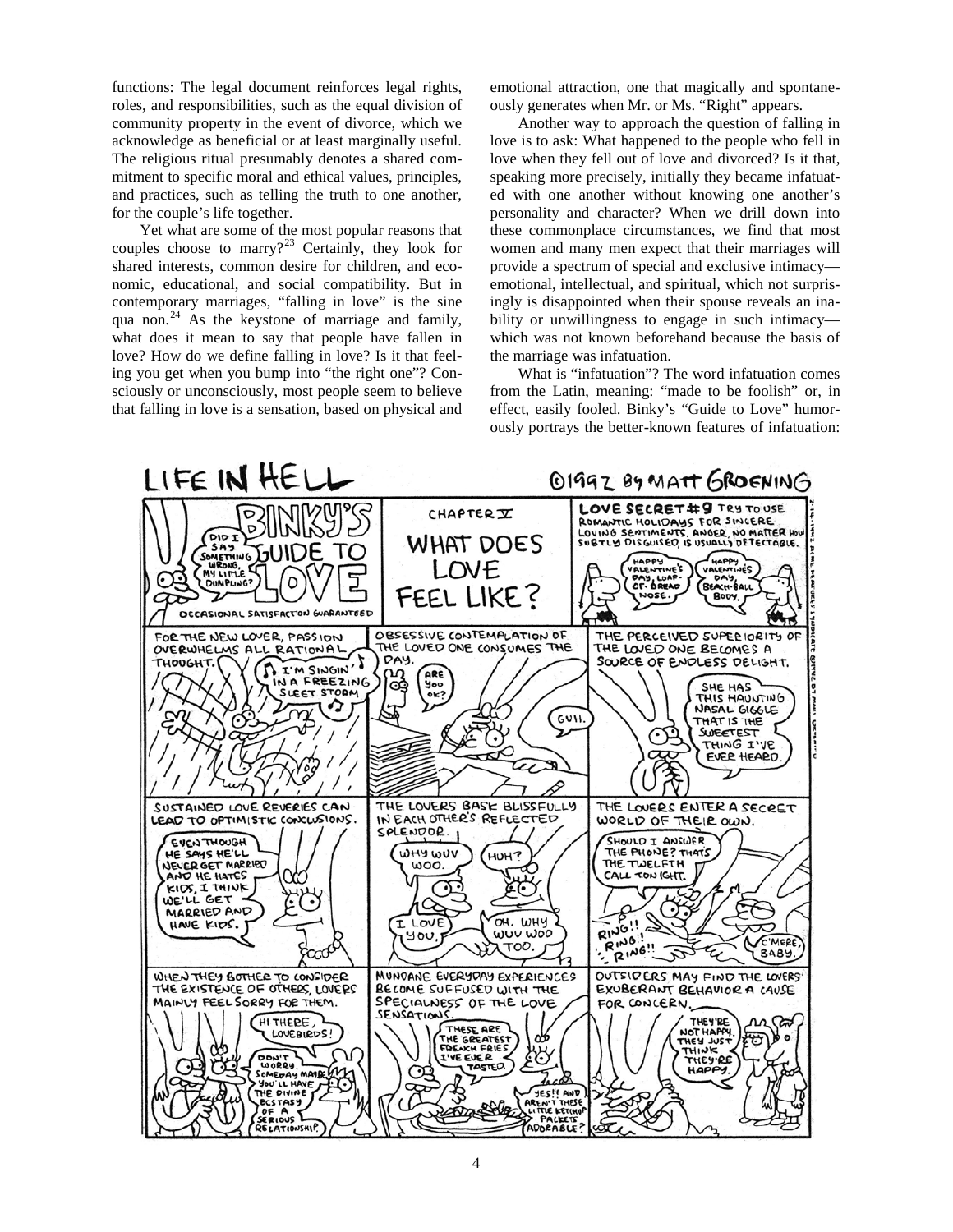When a couple that began their relationship with infatuation begins to know one another's personality and character, they often find that they easily fooled themselves and their partner, because they don't particularly like what they discover. There is an additional, ironic complication to youthful infatuation. When we are young and infatuated, we not only leap-frog knowing the character and personality of the person with whom we fall in love, we may not have sufficiently matured to truly know ourselves, our own character and personality, which ultimately has the same effect as superficially knowing the object of our infatuation.

But one may ask, why in this specific aspect of life do humans universally become easily fooled? The pattern is repeated in virtually all cultures. We like to believe that when we fall in love, it's a choice we're making about another individual, although an emotionally charged choice. It seems, however, that the answer to our question is not in the vein of romance or emotion. The over-the-top response to the "special other" is not based on emotion or sex drive, notwithstanding our powerful emotional and sexual responses.

The experience of infatuation reflects our inheritance of the mammalian brain system for choosing mates.<sup>[25](#page-12-11)</sup> There is a specific neural brain mechanism that ". . . *motivates* the . . . chooser to *pursue* a *preferred* mating partner, the courtship attraction system." Brain imaging pinpoints in this regard the release of dopamine in the brain reward centers. "It's actually been shown that being in-love, infatuation, is basically ac-quired OCD."<sup>[26](#page-12-12)</sup> So it now makes perfect sense when we hear the love-struck declare, "it washed over me like a tidal wave." And it's no surprise that what we might call the "electrifying" dimension of falling in love, now identified as mostly the effect of a chemical process in the brain, is not a good predictor of a successful marriage, although it certainly feels like "divine ecstasy" for the typically brief time it lasts.

Moreover, what many people subsequently experience as a uniquely personal loss of romantic excitement in relationships, peculiar to themselves individually, is in fact a widespread phenomenon, one researched and reported in the social science literature as "hedonic adaptation." The most revealing aspect of this dynamic is that the "honeymoon" phase of a relationship—marked by preoccupation with one's partner, ecstasy, optimism, and eudaimonia—is not sustainable. Hedonic adaptation dictates that, as we increasingly achieve a desirable objective or object, such as a romantic partner, it be-comes increasingly less attractive to us.<sup>[27](#page-12-13)</sup>

Lyubomirsky notes: "Sexual passion and arousal are particularly prone to hedonic adaptation."<sup>[28](#page-12-14)</sup> Bao and Lyubomirsky have also noted that, ". . . when adaptation does begin, it may accelerate more rapidly than in less passionate relationships, such as when an individual suddenly gets a clear-eyed view of her partner's failings. . . . Of course, some will be tempted to reset the adaptation process altogether by swapping their relationship for a newer and more exciting one.  $\ldots$ ."<sup>[29](#page-12-15)</sup> However, although hedonic adaptation has been described as a "treadmill," it does not necessarily develop in the same way for every individual.<sup>[30](#page-12-16)</sup>

#### *Romance*

Often when we say that people fell in love, we have an image of a romantic relationship. And for those who imagine they'll have such a romantic relationship with the one with whom they fall in love, we might ask, what would be the benchmarks of the relationship what would make it romantic? One of the benchmarks of successful marriage is the partners' long-lived fulfilling sexual relations. Imagine that as a pastoral counselor you have a congregant who looks forward to finding a romantic partner and having a romantic relationship. It's *not* likely that any of the following potentially long-lived conditions correspond to your congregant's ideas of romance:

- That the fulfilling quality of making love lasts not for a year or even a decade, but for a lifetime literally, into one's old age;
- That when making love, one almost always feels safe, secure, and satisfied—before, during, and after—again, for a lifetime; and
- That making love is an indispensable part of continuous lifelong intimacy—emotional, intellectual, and spiritual—with one's partner.

This group of characteristics does *not* correspond to what we think of as romance. In a similar vein, we might ask a congregant we're counseling, which of the following two situations would be preferable?

- First, that you become sexually aroused by the thought of your partner's physical attributes or by the thought of physical contact between you and your partner.
- Or second, that you become sexually aroused when you are physically close and *not* thinking about anything physical, but instead thinking and possibly talking about why and how you love your partner.

What's the difference between the two situations, and why might we prefer one more than the other? Obviously, the first situation reflects not having fallen in love, but having "fallen in lust" or sexual desire. It's a virtual certainty that infatuation with the physical aspects of one's partner will diminish notably in a relatively short period of time. In this respect, romance has no staying power. The second situation reflects loving another person based on a spectrum of intimacy in the relationship, and on the character of the partners that's revealed in their day-to-day life together, which in turn makes possible their deepening attachment to one an-other.<sup>[31](#page-12-17)</sup> It's likely that, based on authentic intimacy and admirable character, the erotic aspects of the relationship will be durable and deepen over time.

The commonplace experience of young people is that infatuation-driven sex begins with sexual excitement but becomes boring over a relatively short period of time; while sex based on a growing spectrum of intimacy often begins unremarkably but becomes erotically satisfying over time.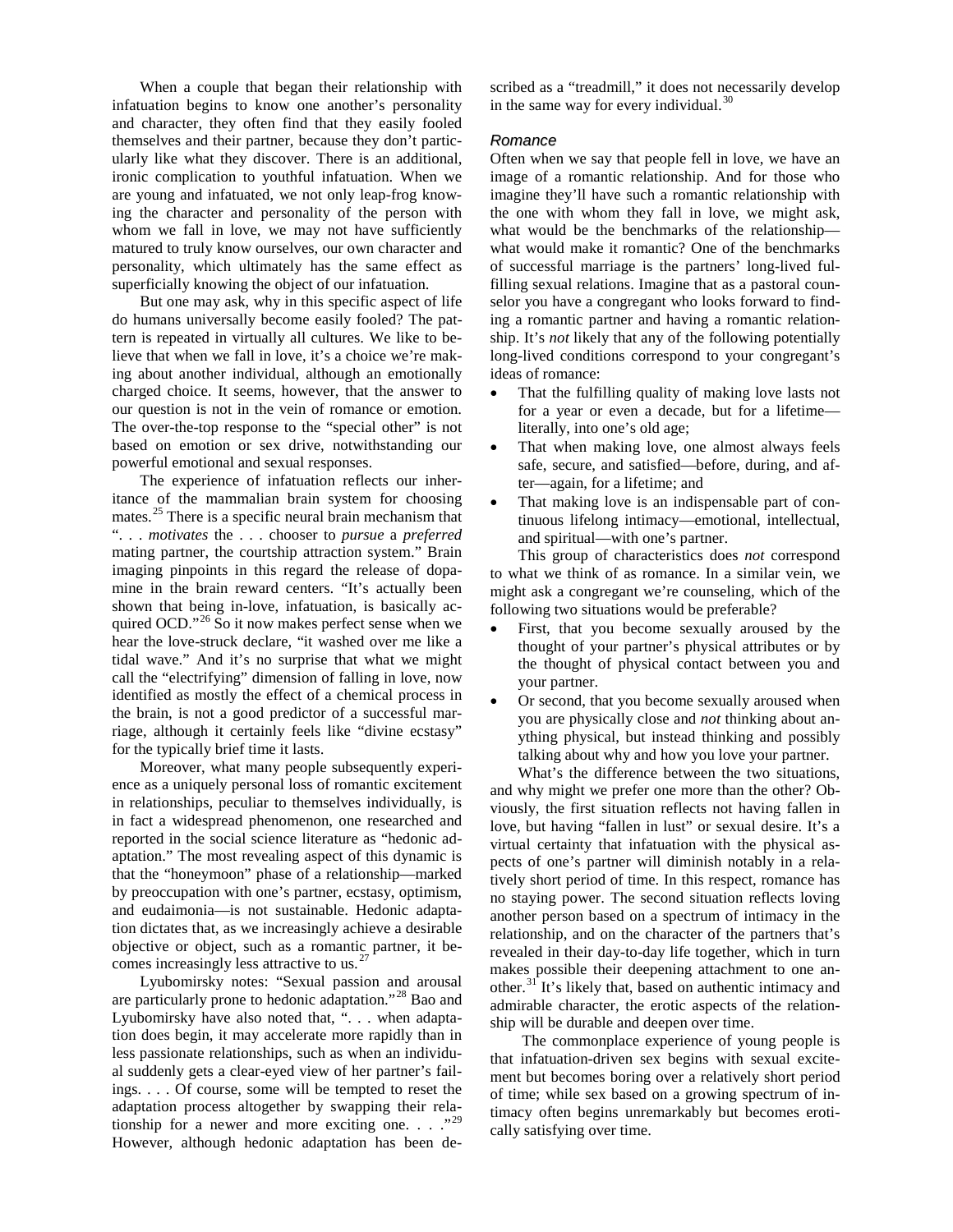One of the most common complaints in relationship breakups is "sexual incompatibility." The partners voice their dissatisfaction with their sexual life, which they see as a deal-breaker. Obviously, there are many possible reasons why two people may find it difficult or impossible to achieve sexual pleasure and fulfillment together, including:

- If one or both partners have psychological or emotional baggage, such as insecure attachment from childhood (which is indirectly recognized by traditional Judaism<sup>32</sup>), mutually fulfilling sex is far less likely;<sup>[33](#page-12-19)</sup>
- If the couple has serious unresolved psychological or emotional baggage, such as unresolved betrayal  $trauma$ ,  $34$  sexual frustration is inevitable;
- If one or both partners have serious physical health problems or limitations, such as age-related diminished libido or atrophic vaginitis, diminution of sexual activity is possible;
- If the couple or family system is under severe financial or other pressure, the potential for satisfying sex is significantly limited; and
- If the couple is living in a place and time of natural catastrophe, war, or other cataclysmic events, sex drive may be dramatically reduced.

But even if none of the foregoing reasons apply, successfully making love may be largely impossible because of what we might superficially call "communication failures." For example, many people find it difficult to tell their sex-partner, "I want to love you when and in ways that are pleasurable for you. Please tell me what you would like me to do and not do." And many people find it difficult to be open and frank about what pleases them and does not please them sexually. We may feel awkward and self-conscious, somewhat embarrassed, proposing that we're entirely committed to someone else's sexual pleasure, or responding to such proposals with an itemized list of our own sexual preferences. Moreover, the two members of the couple may simply not have the necessary emotional attachment to communicate effectively with each other. Clearly, however, two people capable of and committed to satisfying one another sexually to the extent that they would explicitly propose to do so and to respond to their partner's proposal, would be more likely to have a fulfilling sexual relationship.

What makes it possible for us to be completely free in giving and receiving sexual pleasure? It can't simply be the result of mechanical technique, having the right physical moves, like a dog or cat, because humans recognize and respond to ideas of right and wrong in one another, no two of us are alike, our social learning history and capacity for intimacy varies greatly, and any individual's preferences change according to a variety of circumstances and conditions. However, consistently achieving such pleasure minimally requires unselfconscious, open, truthful communication on all levels what we might call authentic intimacy.

#### *Authentic Intimacy*

What are the building blocks of authentic intimacy? We can rule out the popular beliefs—that it's the result of enjoying the same activities together, sharing a sense of humor, learning and growing together, common intellectual interests, etc. These are all sources of relationship pleasure, even fulfillment, but not the kind of authentic intimacy that is likely to sustain lifelong erotic sexual fulfillment.

What enables us to feel entirely free to communicate our interior life to our partner, and to affirm to our partner our compassionate understanding of the interior life our partner has communicated to us?

Authentic intimacy requires emotional bonding, reciprocal empathy that builds trust and openness to vulnerability. It's the basis of willingness to reveal one's deepest emotional pain, anger, beliefs, dreams, mistakes and failures, fears, hopes, faith, curiosity, wonder, and playfulness—all invariably with an unalloyed expectation that one's partner will not reject, ridicule, revile, lie, deceive, or attempt to manipulate us with what we have shared of ourselves. Instead, what we serve up emotionally to our partners, they return to us with understanding; and what they serve up emotionally to us, we similarly return to them<sup>[35](#page-12-21)</sup>—which is an outcome made possible by secure attachment, a capacity initially developed in infancy<sup>[36](#page-12-3)</sup> but with lifelong implications.<sup>[37](#page-12-4)</sup>

Thus the essence of healthy marital relationship is emotional bonding, because it is the "basis of loving and being loved."<sup>[38](#page-12-22)</sup> The test of authentic intimacy, which requires that bonding, is the ability to hear one another's emotional experience—especially when it's shocking and threatening—while not letting go of each other. This practice is reinforced by the traditional Jewish teaching of *chesed v'emet* (חֵמֶת ד וְאֵמֶת, that our loving devotion does not shortchange the truth<sup>39</sup> but, as Magidah Khulda teaches, honors it.

In a marriage relationship based on authentic intimacy, there is a basic question spouses ask each other and answer affirmatively: Are you there emotionally for me?<sup>[40](#page-12-23)</sup> Moral-spiritual guidance on how to answer that question as Jews is given to us in the Torah.<sup>[41](#page-12-24)</sup> The Talmud (Kiddushin 41a) makes it unequivocally clear that the commandment to "love your fellow as you love vourself" (אֲהָבָתָּ לְרֵעֲךָ כָּמוֹךְ Leviticus 19:18) applies to one's spouse. So we are to treat our spouse as our closest "neighbor" (רַעָּ), which is from the Hebrew root ה-ע-ר, to tend to the needs of the other, caring for everything of the other, from his or her physical well-being to deepest emotional needs, as if they were one's own.

Authentic intimacy is not the result of a decision made at a moment in time about one's willingness to be open and vulnerable. It results instead from sustained emotional risk-taking in relationship, our commitment to transparency, responsiveness, and partnership, continuously applying ourselves to meet the practical challenges of maintaining intimacy over decades. $42$ 

The spectrum of intimacy is enabled by relationships of socio-emotional trust, based on secure attachment as adults. They allow us to truly understand and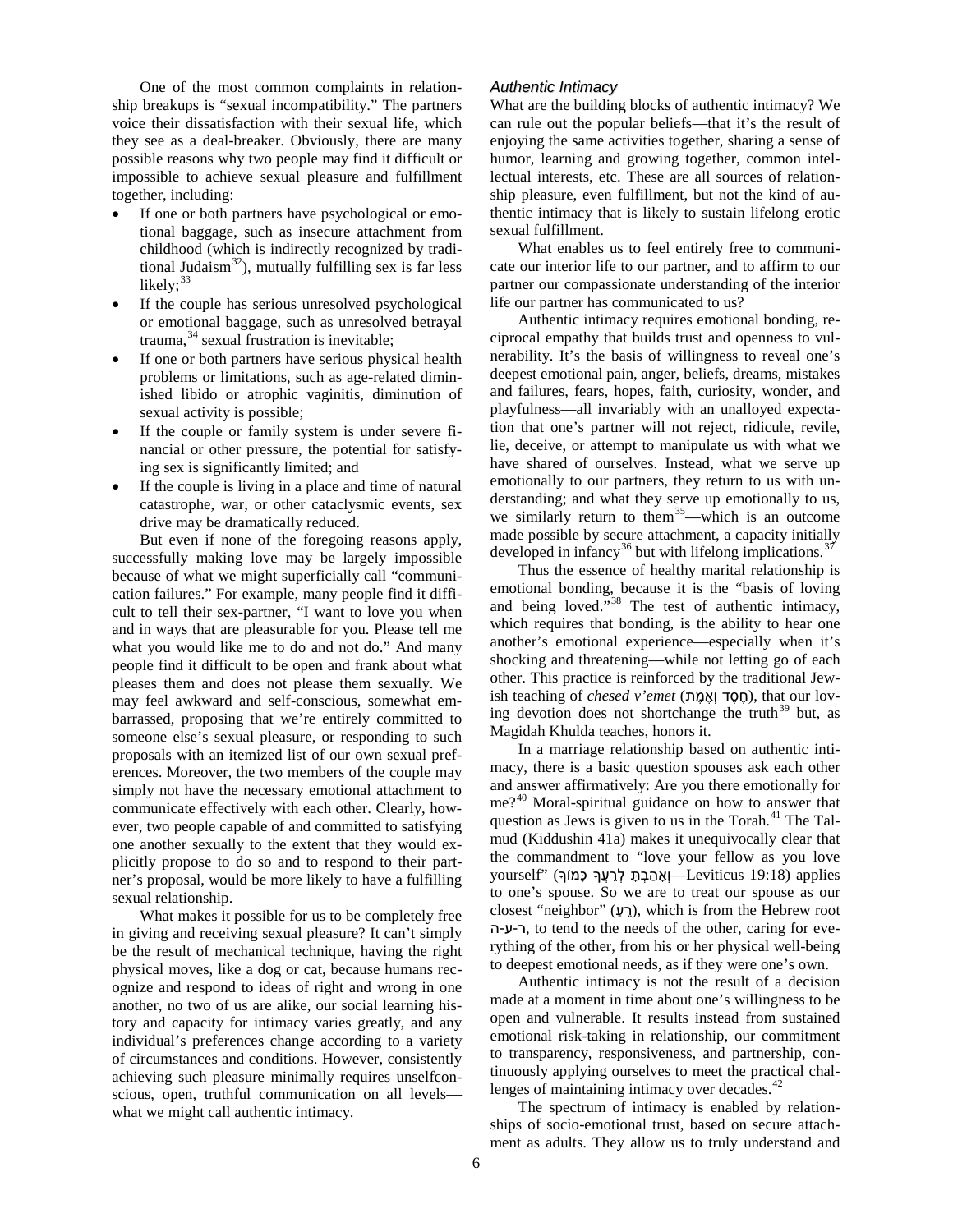relate to the personality and character of our partner with whom we make love, not just have sex. And the last decade's research has confirmed that, "The best sex happens with securely attached couples."<sup>[43](#page-12-25)</sup>

Happily, multiple neurological research studies also confirm that the mind can overcome early insecure attachment, that the architecture of the brain can be changed by purposefully altering the neuron firing pattern. $^{44}$  $^{44}$  $^{44}$  In effect, new experience causes brain neurons to fire and, when they do, they can rewire important parts of the brain, including emotions and how we relate to other people. Fortunately, early attachment failures can be replaced by healthy attachment in adulthood.

#### *Attachment & Moral Development*

We now know from the last decade's neurological research, that infant experience of attachment plays a critical role in neurobiologically based moral develop-ment and lifelong moral behavior patterns.<sup>[45](#page-12-27)</sup> Human beings have a built-in *potential* for moral free will. However, absence of secure attachment in infancy or failure later to treat insecure attachment, doubtlessly handicap an individual's capacity for consistent moral behavior in adulthood.

Although largely out of fashion, it is a couple's shared moral and ethical code and vision that provide the impetus to tackle the therapeutic interpersonal work needed to achieve and sustain emotional bonding if it isn't present at the outset of their relationship.

Moreover, the couple's moral and ethical code is the basis for their dedication to truthfulness, unreserved kindness, unstinting justice, and exclusive commitment to one another. "Wherever there is unity of [moral] thought, purpose, and commitment, there is also per-sonalistic [interpersonal] unity" [as a couple].<sup>[46](#page-12-28)</sup> So, while adult marital love requires a safe emotional connection between the partners, which is a neurobiological "survival imperative from the cradle to the grave," $47$ similarly our moral capacity is neurologically based, and, when we view marriage in this way, the moral and ethical character and personality of one's prospective mate become priorities in the decision to join one's life with that of another person. This understanding accords with the traditional Jewish view of sexual pleasure.<sup>[48](#page-12-30)</sup>

And the moral and ethical basis of the relationship provides essential support for continuing trust and vulnerability when emotional bonding becomes strained or broken. This foundation is a value-framework for the relationship, relying inherently in Judaism on *pikuach*   $nefsh$  (פִיקוּחַ נֵפֵש), the absolute moral duty to save life, one's own and that of one's partner, because we know that significant health problems, both physical and psycho-emotional, are linked to childhood and adult failure of attachment.<sup>49</sup>

Shared moral values and principles of long-lived marital intimacy mean not simply that we love and live with another person, not even that we are "eternally committed" to that person, but that we have cast our fate with their fate. In effect, it is when we accept that our two fates become one: the common fate is such that, whatever the character and actions of our spouse, we unreservedly share all the consequences: "To love means to share an identity, one common destiny."<sup>[50](#page-12-31)</sup>

The wonder is that, unlike infatuation-driven sex, the emotionally and morally grounded completely free giving and receiving is not short-lived. It doesn't dissipate in weeks or months or a year or two. While a couple maintain their health—especially emotional and spiritual—it can last a lifetime. Every other kind of "sex" is a pale imitation, in longevity and erotic fulfillment. Rabbi Bulka assures us that, "It stands to reason that the warmth and intimacy of the conjugal union, and with it the pleasure sensation, likewise evolves over the years. In a marriage where the love grows, the experience of conjugality grows and becomes more ful-filling."<sup>[51](#page-12-21)</sup> And as Dr. Stephen A. Mitchell (d. 2000) has noted, ". . . ultimately, the emotional meshing and vulnerability of committed relationship can become the most rewarding source of eros."<sup>[52](#page-12-32)</sup>

Marriage in the absence of a shared moral and ethical code is both visionless and "lawless," one in which anything can happen and often will; which helps explain why so many marriages become devoid of authentic intimacy, ultimately unfulfilling, destroyed by infidelity, and end in divorce.

Boring sex, the absence of erotic experience, reflects a failure of intimacy, not lust, and its root cause is a lack of emotional bonding and shared moral-spiritual vision by the partners. Withal, it's possible to suffer in ignorance, deprived of pleasure, joy, and fulfillment without knowing it, because one has never learned the essential requirements to achieve these outcomes.

#### *Intimacy & Sexual Relations*

These considerations call to mind an issue that illustrates the importance of intimacy to achieving fulfilling sexual relations. We know that in many marriages and relationships, pornography has become an existential challenge. Men compulsively viewing pornography in the absence of their partners, in effect leading a double sex-life, threatens marriages.

Is addictive or habitual viewing of pornography by men in relationships a problem that we should think about as pastoral counselors and, if so, why? The short answer is that pornography "despiritualizes" sex. Viewing pornography, which affects brain neurology,  $54$  reinforces in the viewer the idea that the pleasure of sex is primarily physical, simultaneously reinforcing objecti-fication of one's relationship-partner<sup>[55](#page-12-4)</sup> and, when dis-covered, creating betrayal trauma.<sup>[56](#page-12-34)</sup>

The commonplace lesson learned by personal sexual experience, however, is that the pleasure of sex is not primarily physical, that the "hot" guy or girl who was initially attractive, very quickly turns out *not* to be a source of continuing erotic fulfillment. There is very little connection between initial attraction and consistently fulfilling sex over time. Typically, in a relatively short period of time, we discover that the "hot" person has unattractive character and personality traits, or at least traits that don't mesh well with our own, and they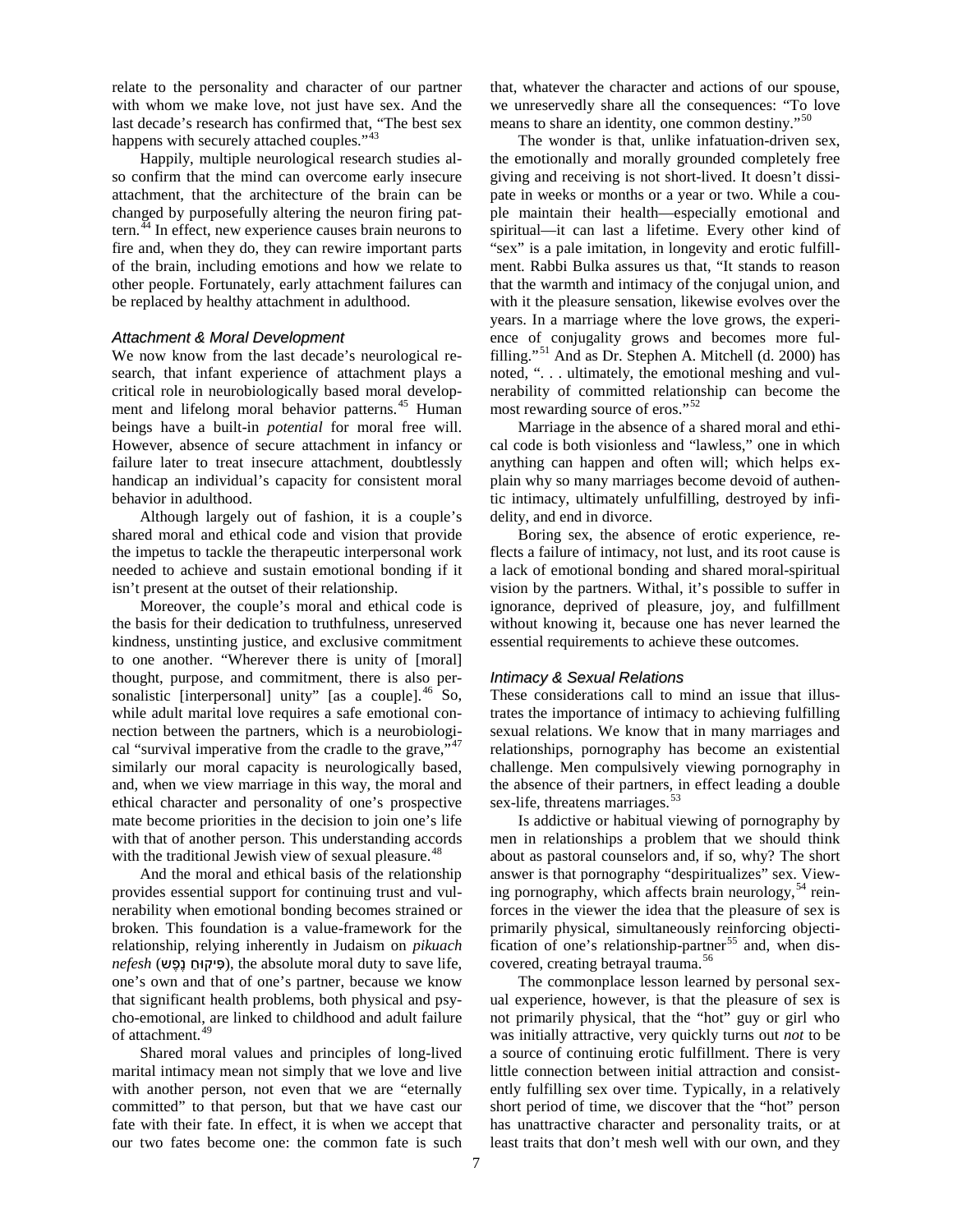have the effect of poisoning the sexual atmosphere between us. Often this occurs in days or weeks, but rarely takes longer than a few months.<sup>[57](#page-12-35)</sup>

As already suggested, the explanation is simple: The wellsprings of consistent erotic sexual pleasure are the psychological, emotional, and moral spiritual conditions that foster intimacy—not physicality. It's a matter of having a common "spirit" with another person in terms of our thinking and feeling, and pornography inculcates an entirely contrary understanding. So, thinking that pornography is not healthy or constructive is not a matter of prudishness, but insight into what makes for long-lasting erotic sexual fulfillment in a relationship. Of course, condemnation of pornography may also reflect awareness of its highly destructive effects, on both marital relationships and the society at large.<sup>[58](#page-12-23)</sup>

#### *Foundations of Successful Marital Intimacy*

Most of our ideas of romance are relatively superficial. There's nothing quite as pitiful as a husband or wife whose marriage is falling apart who seeks counseling to "renew the romance" the couple first experienced. This individual wants to recreate the state of infatuation that existed at the outset of the relationship, to enjoy the feelings that existed before the partners really knew one another's character and personality.

Where do we get most of our ideas about romance? Obviously, every variety of commercialized media newspapers, the Internet, magazines, books, television, films, billboards, and more—bombard us. They work to convince us that we'll achieve romance with flowers and candy, fashionable and sexy apparel, candlelight dinners, diamond rings and gold jewelry, high-powered cars, perfectly clear skin or white teeth, a movie star's body, walks on the beach in the moonlight, and so on. These commercial "messages," obviously designed to sell products, nonetheless work their way into the popular culture, camouflaging infatuation as "true love," and becoming customary relationship expectations.

When we consider whether and why marriages are successful or not, we find that when there is capacity for emotional bonding, mature love, in contrast to infatuation, is not a *prerequisite* for a fulfilling marriage. As Rabbi Dovid Gottlieb teaches, mature love is a "consequence of marriage based upon a common [moral] vision and goal of life," and based on the perception that the partners are well suited to achieving that goal to-gether.<sup>[59](#page-12-36)</sup>

Of course, the absence of romantic love at the beginning of a marriage does not preclude initial attraction, often called "chemistry," which is not the same as infatuation. Marriages that don't end in divorce typically begin with individuals who are well-matched in personality and character, who find one another's qualities appealing, who then become emotionally attached partners sharing a vision and goal for their life together supported by shared morals and ethics—which provides the basis for coming to love one another over time as they work together to realize their vision of that life.

If love is essential for successful marriage, what should we regard as mature love that might last a lifetime?

Suppose we believe that, given our thoughts and feelings, we love someone. To test whether what we think and feel is mature love, or something else, like infatuation, we should ask ourselves: What am I willing to give up for the other person's benefit?

The root of the Hebrew word יָאַהֲבָה, "love" in English, is ב-ה-א, meaning to be "devoted completely to another."<sup>60</sup> The question of loving, then, is not *what* do we love about the other person, but *how* do we love that person—that is, what is it about our giving to that person (in contrast to what we get) that fulfills us and makes our own life worthwhile?<sup>61</sup>

Rabbi Maurice Lamm (1927-2016) teaches that, "A man *takes* a wife [or a woman takes a husband] and begins a life of *giving*. Only in the intimacy of marriage can one reach the higher levels of the ethical life, levels at which one can rejoice in supporting, helping, and strengthening others without expectation of reward. The *taking in marriage cannot survive without the commitment to give*. This 'taking-giving' moral lesson is . . . described by Rabbi Eliyahu Dessler, a twentiethcentury ethicist. 'Is the giving a consequence of love, or is perhaps the reverse true: the love a result of giving? We usually think it is love which causes giving. But the truth is that giving often brings about love, for the same reason that a person loves what he himself created or nurtured: he recognizes it as part of himself. . . . On this basis, we can understand yet another remarkable fact. Why do we find so often that this husband-wife affection does not seem to last? . . . People generally are "takers" not "givers." . . . Each begins to demand from the other the fulfillment of his or her obligations. When demand begins, love departs'."<sup>[62](#page-12-37)</sup>

The question we might ask ourselves about what we call "love" is this: What does my love bring out in me? What does it reveal to me about my character and qualities? Does it reveal my giving, selfless side, or does it reveal my taking, selfish side? And which part of myself do I most want to develop and experience? If it's not obvious, this conception of love entails giving oneself up to the other—not by subordination of one's will or principles, but by devoting one's gifts to the other by empathetically responding to the needs of the other.<sup>[63](#page-12-9)</sup> But why should empathy be the measure of mature love? Because the roots of love demand reciprocity, empathy is indispensable—mutual "serving and returning" between two people. And, as we've said, this empathetic reciprocity makes possible the trust and risk-taking essential to achieving authentic intimacy.

What kind of practical giving might one do for the sake of a loved one? One might give up one's popularity for a loved one's health or well-being. One might give up one's impatience to allow a loved one to express what's important to him or her. One might give up personal preferences for a sport or hobby to enable sharing of activities with a loved one. One might give up one's "face"—that is, endure embarrassment—for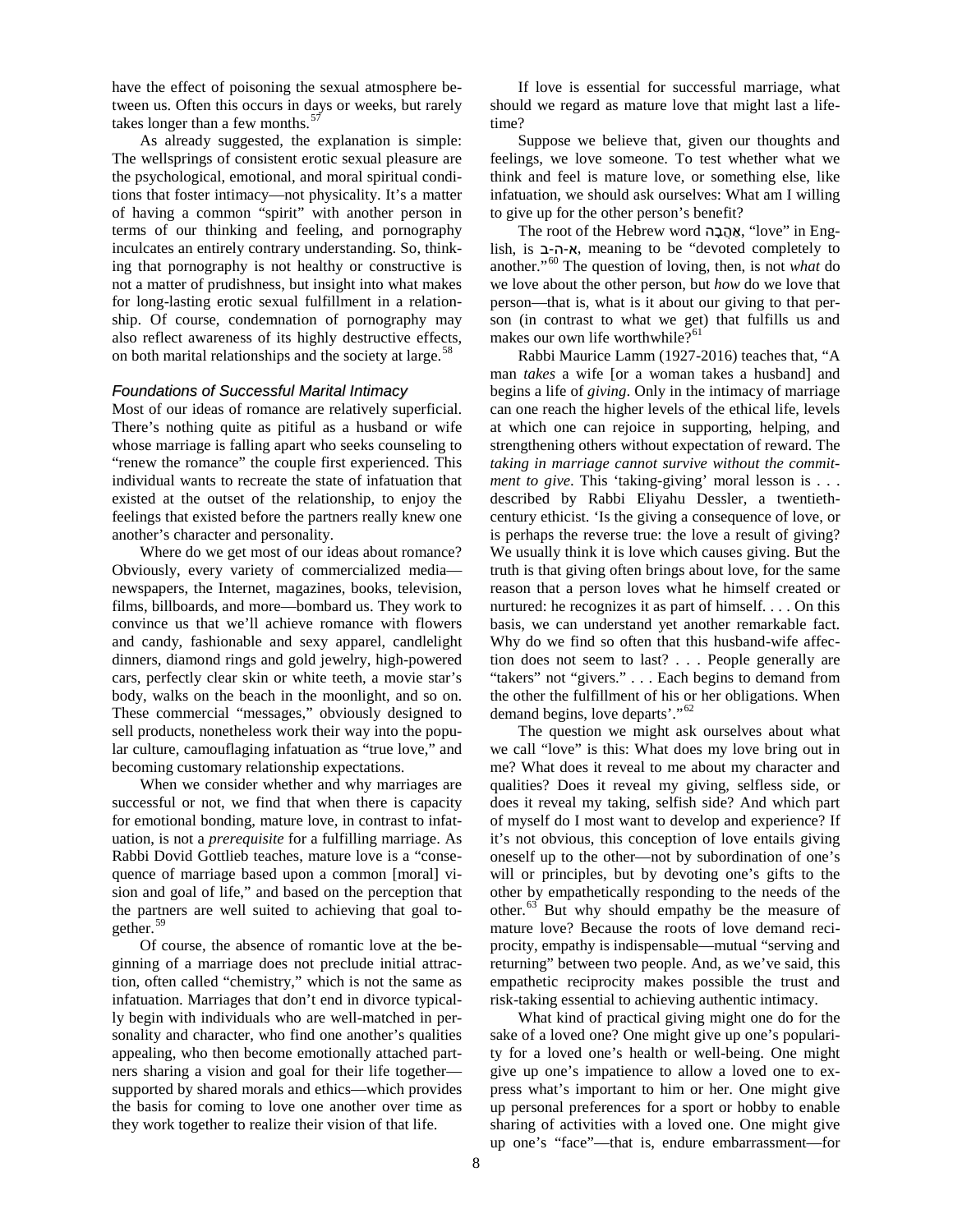the sake of enabling a loved one to hear the truth. One might give up one's bad mood to show kindness to a loved one. One might give that which uplifts or sustains the life of the other, including even one's own life. All these examples reflect love transformed into words and deeds. They amount to devotion to bring the loved one near, to foster intimacy. If you doubt they would have that effect, imagine how you would think and feel about someone who was doing such things on your behalf.

Taken together, these acts of giving, rooted in our *loving* but ,kindness-loving not—אַ הֲ בָ ת חֶ סֶ ד of tradition *kindness*—have the effect of ". . . inclining the whole formation of one's character to loving doing kindnesses, to relinquishment of one's rights, to unselfishness, to happy self-sacrificing acts of love. . . .<sup>"64</sup>

<span id="page-8-3"></span><span id="page-8-2"></span><span id="page-8-1"></span>One of the principles derived from these understandings is that before we find the right person, we must become the right person—a giver instead of a taker, capable of serving and returning along the entire spectrum of intimacy. In effect, "Conjugal dynamics, like marriage dynamics, is ideally the dynamics of selftranscendence rather than self-gratification."[65](#page-12-10)

We find the description of "true love" by Rabbi Reuven P. Bulka (b. 1944) to be a valuable statement on the subject: "True love, it turns out, is a relationship which is not based on the needs that are fulfilled by a partner, nor on what the partner has which is the object of desire. . . . True love is a human expression of appreciation and admiration for what the other individual is. . . . It is not a love which is related in any way to sensual pursuits, but is rather a love which expresses a sharing of values. . . . the classic love in the Jewish home may not relate to the sensually exciting picture that society associates with love, but the classical love is more meaningful. . . . The uncompromising durability of that love is enough evidence for this. . . . The two members of the couple, while maintaining their separate individualities, fuse together into a spiritual whole, a valuationally viable unit. . . . Where love prevails, one finds caring and empathy, immersion in the health and welfare, physical and spiritual, of the other. One finds in true love a spirit of giving where the giver experiences the sensation of receiving from the act of giving."<sup>[66](#page-12-38)</sup>

Rabbi Samson Rafael Hirsch (1808-1888) teaches that love without sacrifice of physical desires is a vain (i.e., empty) pretense. $57$  Research at the University of Virginia's National Marriage Project seems to confirm this understanding. Researchers studied the role of "generosity" in the marriages of 2,870 men and women. They defined generosity as "the virtue of giving good things to one's spouse freely and abundantly"—such as making coffee for the spouse in the morning; regularly expressing affection; and showing a willingness to forgive. They also defined generosity as going above the usual expectation to do one's fair share of housework, childcare, and being faithful—small acts of service and making an extra effort to be kind and affectionate when there is no obligation to do so.

Those with the highest scores on the generosity scale were far more likely to report that they were "very happy" in their marriages, which almost certainly included their sex lives. The director of the research project stated: "Living that spirit of generosity in a marriage does foster a virtuous cycle that leads to both spouses on average being happier in the marriage."<sup>[68](#page-12-25)</sup>

If giving is more rewarding than getting, why is that true? In a study reported in 2016,<sup>[69](#page-12-11)</sup> the researchers found that ". . . the more participants reported giving support to others, the more caregiving-related neural activity they showed. . . ." The researchers concluded, ". . . only support-giving was associated with beneficial outcomes," including health benefits. In other words, interpersonal neurological processes explain the intensity of the rewarding outcomes.

#### *Epilog*

We conclude our consideration of authentic intimacy and mature love in contrast to commercialized romance and infatuation—giving versus getting—with the findings of a recent study that suggest one final motivation-al key to happiness in relationships.<sup>[70](#page-12-12)</sup> The study surveyed 80 adults to determine whether they relied mainly on hedonic sources of well-being, by consuming things; or instead relied on eudaimonic sources of wellbeing, by "striving toward . . . noble purpose beyond simple self-gratification."

Individuals who revealed higher levels of hedonic sources of happiness had significantly higher levels of inflammatory-producing gene expression than individuals who reported higher levels of happiness from eudaimonic sources. And studies have linked inflammatory-producing gene expression to diabetes, cancer, cardiovascular disease, and greater susceptibility to infection. So what we do with our mind ". . . changes the epigenetic molecules that are sitting on top areas of the genome that help prevent inflammatory diseases.  $\ldots$ <sup>[71](#page-12-40)</sup>

Thus, even if there were no other considerations, it is in our self-interest to emphasize giving over getting in our relationships, to improve our own prospects for avoiding the morbidity and mortality associated with chronic disease.

As the rabbis have taught for almost two millennia, lust—strong sexual drive sharply focused on one's own sensual gratification—drives us out of the world of the living. $72$ 

<span id="page-8-0"></span><sup>&</sup>lt;sup>1</sup> Rabbi Samson Raphael Hirsch (1808-1888) describes the origins and implications in his commentary, compiled and adapted in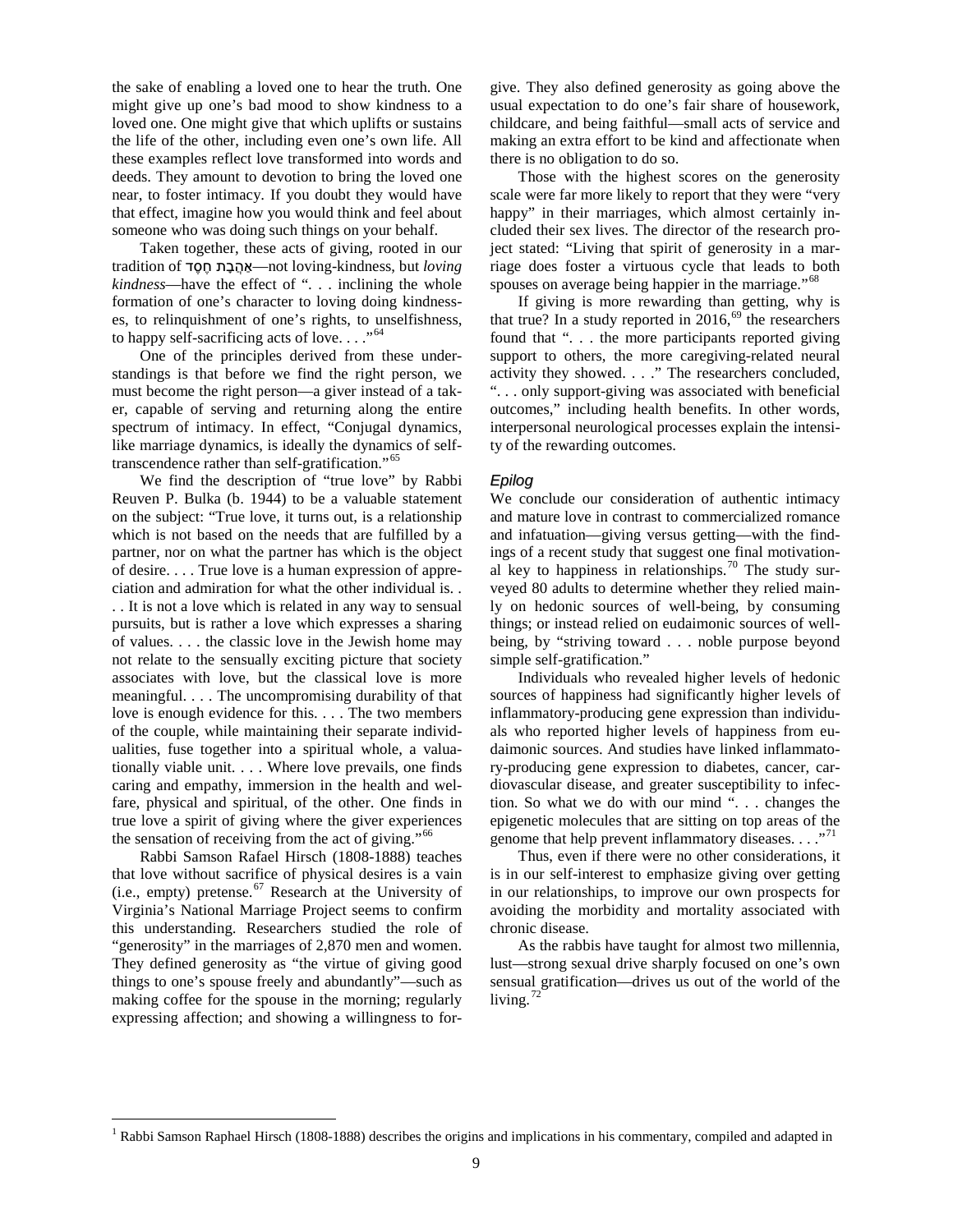*The Hirsch Haggadah* (Jerusalem & New York: Feldheim Publishers, 1988), pp. 14-15: "If one wishes the spirit of ethical integrity to permeate this society, then there is only one way: 'build houses' (Yirmeyahu 29:5), for such a spirit can flourish only in the dedicated atmosphere of a home. *There exists no substitute for the home*, and if one is looking elsewhere for the source of peace and prosperity, he is searching in vain. All of a nation's politics and diplomacy, its theories of national economy and institutions for mass education, its trade and industry, its schools and community centers—none of these will save the people from extinction if they let the parental home become a parody. Are children born for the sake of the state's false concern instead of the warm love of parents? Does the census show ever-growing numbers of children without parents and parents without children? Does the nation's high society make a mockery of morality and modesty? If so, then all the palaces it is building are founded on quicksand." In the same vein, Rabbi Hirsch comments on Exodus 12:46: "... [E]very home is to be naught but the soil in which the spirit of national unity and the common national mission is to receive and achieve its care a

 $\overline{a}$ 

<sup>2</sup> For example, "the matter evolved" (נְתְגַלְגֵּל הַדָּבָר) is an apt description of what happened in the story of Joseph (Bereishit 37:1-Shemot 1:1-22). The result of Jacob giving the coat to Joseph, instigating the jealousy of his brothers, led to the family's descent

 $3$  The verse reads: When a man takes a new wife, he shall not go out in the host [army], neither shall he be charged with any business: he shall be free for his house one year, and shall cheer his wife whom he has taken.

 $\hbar$ <sup>4</sup> The rabbis interpreted the Torah to suspend exemptions from military service, however, for wars of obligation—for example, against invaders or to conquer Eretz Yisrael. See Sotah 44b for disagreements on the subject, such as whether a war to reduce the

number of idolaters that might come upon Israel is a pre-emptive war and thus discretionary or not.<br><sup>5</sup> Reuven P. Bulka, *Jewish Marriage, A Halakhic Ethic* (New York and Hoboken: KTAV Publishing House—Yeshiva University<br>P

<span id="page-9-0"></span><sup>6</sup> See Sue Johnson, *Hold Me Tight: Seven Conversations for a Lifetime of Love* (New York: Little, Brown Spark, 2008), Kindle edition (loc. 3373).

<span id="page-9-1"></span><sup>7</sup> Rabbi Shmuley Boteach mentions a variation of this misleading perspective in *Kosher Sex, A Recipe for Passion and Intimacy* (New York: Doubleday, 1999), p. 54: "Lust leads to sex, and sex leads to love, and love leads to further commitment—and we should not impede what comes naturally and is healthy." Chana Boteach, who operates the Kosher Sex boutique sex shop in Tel Aviv with her famous rabbi-father, advertises that the sex aids they sell will "revolutionize your relationship." In effect, their commercial claim is that "Everyone needs this kind of stuff to maintain the lust." See Deborah Danan, "The Kosher Intimacy Trader," Jewish Journal (August 7, 2019).

<span id="page-9-2"></span><sup>8</sup> See "Lecture #12: The Woman in Creation," published online by The Israel Koschitzky Virtual Beit Midrash [http://vbmtorah.org/archive/bereishit/12bereishit.htm].<br><sup>9</sup> David S. Blanchflower and Andrew J. Oswald, in "Money, Sex and Happiness: An Empirical Study," *Scandinavian Journal of* 

<span id="page-9-3"></span>*Economics*, 106(3): 393-415 (2004), ask: "How many sexual partners in the last year will maximize a person's happiness?" Based on data from a random sample of 16,000 American men and women, they conclude: "The happiness maximizing number of sexual partners in the previous year is 1."

 $10$  We have found almost no reliable research on the subject; however, our own professional experience is that openness to what many now refer to as polyamory, signals the end of long-term relationship for most couples.

 $<sup>11</sup>$  Although the belief that sex ends after 50 is commonplace in American culture, reliable studies entirely refute this misappre-</sup> hension. See Samuel Stroope, et al., "Marital Characteristics and the Sexual Relationships of U.S. Older Adults: An Analysis of National Social Life, Health, and Aging Project Data," *Archives of Sexual Behavior*, 44(1): 233-47 (2015)

[http://link.springer.com/article/10.1007%2Fs10508-014-0379-y#page-1]; Stacy Tessler Lindau, et al., "A study of sexuality and health among older adults in the United States," *New England Journal of Medicine*, 357:762–74 (2007)

[http://www.nejm.org/doi/pdf/10.1056/NEJMoa067423]; Edward O. Laumann, et al., "A cross-national study of subjective sexual well-being among older women and men: Findings from the Global Study of Sexual Attitudes and Behaviors," *Archives of Sexual Behavior*, 35:145–61 (2006) [http://www.hawaii.edu/hivandaids/A\_Cross-National\_Study\_of\_Subjective\_Sexual\_Well-Being\_Among\_Older\_Women\_and\_Men\_Findings\_From\_the\_Global\_

Study\_of\_Sexual\_Attitudes\_and\_Behaviors.pdf]; and Susan E. Trompeter, et al., "Sexual Activity and Satisfaction in Healthy Community-Dwelling Older Women," *American Journal of Medicine* 125(1):37-43.ei (2012)

 $\frac{12}{12}$  The concept of moral-spirituality, as used here, whether referenced as an intellectual ideal, behavioral standard, or emotional reinforcer, has two critical dimensions: (1) that realization of the full potential of humankind, individually and collectively, is *rooted* in shared morality and society's moral infrastructure; and (2) that the potential for common morality is most fully achieved when the source of that morality is incorporeal, universal, and not itself advantaged in any way by its particular requirements.<br><sup>13</sup> See "Sukkah Vision," published online by Torah.org [http://www.torah.org/features/holydays/sukkahvision.html].<br><sup>14</sup> It might be reasonable to imagine as much, but given contemporary hook-up culture and soc

the issue of sexual *consent* alone is confounding for many young people. See Jessica Bennett and Daniel Jones, "45 Stories of Sex and Consent on Campus," New York Times (May 10, 2018).

<sup>15</sup> From 2011 to 2015, the number of students surveyed by the Youth Risk Behavior Surveillance System who had ever had sexual intercourse dropped from 47.4 to 41.2 percent. The number who had had sexual intercourse during the three months before the surveys dropped from 33.7 to 30.1 percent. Those who had sexual intercourse with more than four persons dropped from 15.3 to 11.5 percent. See: "Youth Risk Behavior Surveillance—United States, 2011," *Morbidity and Mortality Weekly Report*, 61(4):1 (June 8, 2012) [U.S. Department of Health and Human Services, Centers for Disease Control and Prevention]; and "Youth Risk Behavior Surveillance—United States, 2015," 65(6):1 (June 10, 2016) [U.S. Department of Health and Human Services, Centers for Disease Control and Prevention].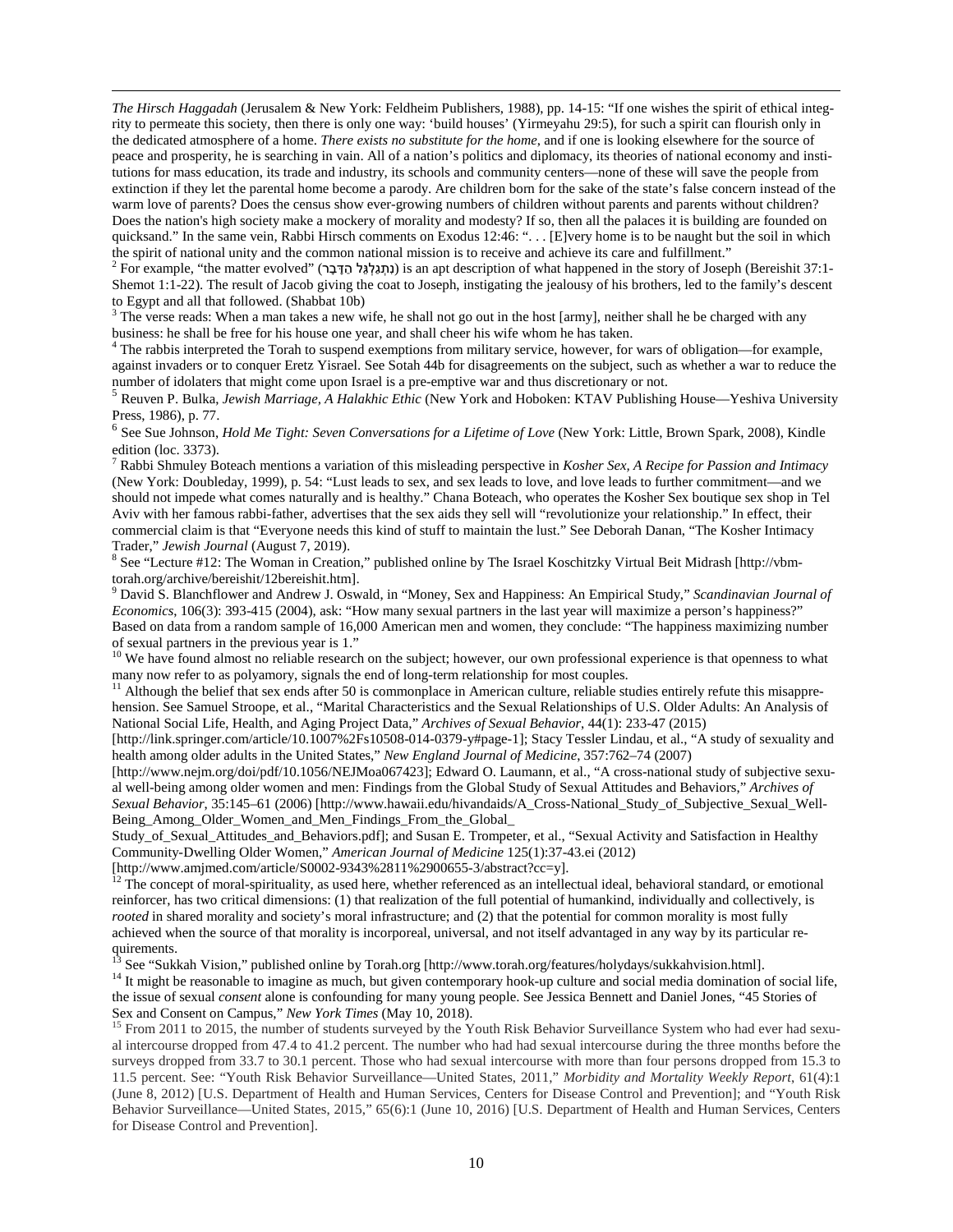<sup>16</sup> See Adena M. Galinsky, "Relationship Commitment, Perceived Equity, and Sexual Enjoyment Among Young Adults in the United States." *Archives of Sexual Behavior*.  $42(1)$ : 93-104 (January 2013).

<sup>17</sup> Joshua Hart, et al., "Attachment Style as a Predictor of Women's Ambivalent Sexism Toward Men," *Psychology of Women Quarterly*, 37(4):507-518 (December 1, 2013).

*Quarterly*, 37(4):507-518 (December 1, 2013). <sup>18</sup> See Rebecca L. Hainlen, et al., "Adult Attachment and Well-Being: Dimensions of Differentiation of Self," *Contemporary Family Therapy*, 38(2):172-183 (June 2016); and Jesse Owen et al., "Toward a More Complete Understanding of Reactions to Hooking Up Among College Women," *Journal of Sex & Marital Therapy*, 40(5): 396-409 (August 1, 2013)

<sup>19</sup> See Kim Bartholomew, "Avoidance of Intimacy: An Attachment Perspective," Journal of Social and Personal Relationships, 7(2):147-178 (May 1, 1990); and Aviv Weinstein, et al., "Sexual Compulsion—Relationship with sex, attachment, and sexual orientation," *Journal of Behavioral Addictions*, 4(1):22-26 (2015). The authors note: "These findings seem to suggest that high rates of sexual compulsivity are associated with difficulty in forming secure attachment in adult life. This evidence is compatible with attachment theory that postulates that difficulties in forming secure attachment with others are associated with problems in intimacy. . ." (p. 24).

<sup>20</sup> Regarding the causes and consequences of young men's fear of intimacy, Phillip G. Zimbardo and Nikita Duncan, in *The Demise of Guys: Why Boys Are Struggling and What We Can Do About It"* TED, n.d.), note that male fears are often tied to lack of critical social skills needed to navigate intimate social situations (loc. 152). In "The Demise of Guys, In record numbers guys are flaming out," *Psychology Today* (May 23, 2012) [https://www.psychologytoday.com/blog/hero/201205/the-demise-guys], the authors describe a ". . . pattern [that] has escalated into adulthood where grown men remain like little boys, having difficulty

relating to women as equals, friends, partners, intimates, or even as cherished wives." In a 2013 Gallup poll, 91 percent of respondents indicated their belief that it is morally wrong for married men and women to have extramarital affairs. See Frank Newport and Igor Himelfarb, "In U.S., Record-High Say Gay, Lesbian Relations Morally OK, Americans' tolerance of a number of moral issues up since 2001," Gallup, Politics, May 20, 2103 [http://www.gallup.com/poll/162689/record-high-say-gay-lesbian-relations-morally.aspx].

 $^{22}$  However, the Uniform Code of Military Justice, Article 134, still prescribes punishment for adultery. For example, see "Rapid Fall for Army General Accused of Sex Crimes," New York Times (January 4, 2014).<br><sup>23</sup> We learn from Juliana Horowitz, et al., *Marriage and Cohabitation in the U.S.* (Pew Research Center: November 2019), p. 31:

"The decision to get married or to move in with a partner is a personal one, but for most married and cohabiting adults, love and companionship trump other considerations" for 90 and 73 percent respectively.<br><sup>24</sup> Helen Fisher reports that, "91 percent of American women and 86 percent of American men would not marry somebody who

had every single quality they were looking for in a partner, if they were not in love with that person." See "Why we love, why we cheat," TED2006 ∘ 23:27 ∘ Filmed Feb 2006 [http://www.ted.com/talks/helen\_fisher\_tells\_us\_why\_we\_love\_cheat/transcript#t-865000].

<sup>25</sup> For the seminal study in this vein, see Helen E. Fisher, et al., "Romantic love: a mammalian brain system for mate choice," *Philosophical Transactions of the Royal Society*,  $361:2173-2186 (2006)$ , p. 2173.

<span id="page-10-0"></span><sup>26</sup> See Dr. Robert Lustig, "A Hacking of the American Mind" (March 15, 2018), presentation made at a meeting of the Silicon Valley Health Institute [https://www.youtube.com/watch?v=bhh19cQukfg], in which he stated: "In-love is infatuation, is dopamine. In fact, in-love is obsessive-compulsive disorder, which is high dopamine, low serotonin, which causes you to do all sorts of things you wouldn't do otherwise, and totally ruins your happiness."

 $^{27}$  This effect is a variation on the psychological process of deprivation-satiation and the sociological process of declining marginal utility—that is, the less we have of something, the more we value it; and the more we have of something, the less we value it.

<sup>28</sup> See Sonja Lyubomirsky, "New Love: A Short Shelf Life," *New York Times* (December 1, 2012).<br><sup>29</sup> See Katherine Jacobs Bao and Sonja Lyubomirsky, "Making It Last: Combating Hedonic Adaptation in Romantic Relationships," *Journal of Positive Psychology*, 8(3):196-206 (2013).<br><sup>30</sup> See Ed Diener, et al., "Beyond the Hedonic Treadmill: Revising the Adaptation Theory of Well-Being," *American Psycholo-*

gist, 61(4): 305-14 (May-June 2006).<br><sup>31</sup> Rabbi Avraham Peretz Friedman reminds us that, "The Torah's objective is to maximize intimacy—emotional, spiritual, and

psychological intimacy. The term for this most intimate relationship between a couple is '*devek'* (lit., union, attachment)," in *Marital Intimacy: A Traditional Jewish Approach* (Northvale, NJ: Jason Aronson, 1996), p. 56. <sup>32</sup> For example, see commentary by Rabbi Samson Rafael Hirsch on Bereshit 43:14: "רחמים, the feeling that we are to have in-

herited means more than pity. The word is derived from רחם, by which is designated the most self-sacrificing energy of one being for the formation of another being to come into existence and be completed; **nn**, the womb, is the hearth of the deepest devotion. And afterwards, too, when the new being is there, the רחם begets not only sympathy with its crying, but even more intimate joy with its smiling. A smile from the baby on the lap makes up for years of worry and sleepless nights. From this רחם is רחמים formed and not only suffers when the other suffers, but knows no rest until he sees him happy...."<br><sup>33</sup> For a complete introduction to the subject, see Omri Gillath, et al., *Adult Attachment: A Concise Introduction* 

*Research* (New York: Academic Press—Elsevier, 2016).<br><sup>34</sup> See Rachel E. Goldsmith, et al., "Betrayal Trauma: Associations with Psychological and Physical Symptoms in Young

Adults," *Journal of Interpersonal Violence*, 27(3):547-567 (October 2011); and Anne P. DePrince, et al., "Automatic Relationship-Harm Associations and Interpersonal Trauma Involving Close Others, *Psychology of Women Quarterly*, 33(2):163-171

 $\frac{35}{15}$  The literature on the role of "serve and return" in healthy attachment is extensive. For two examples from unusual contexts, see: Philip A. Fisher, et al., Promoting Healthy Child Development via a Two-Generation Translational Neuroscience Framework: The Filming Interactions to Nurture Development Video Coaching Program," *Child Development Perspectives*, 10(4):251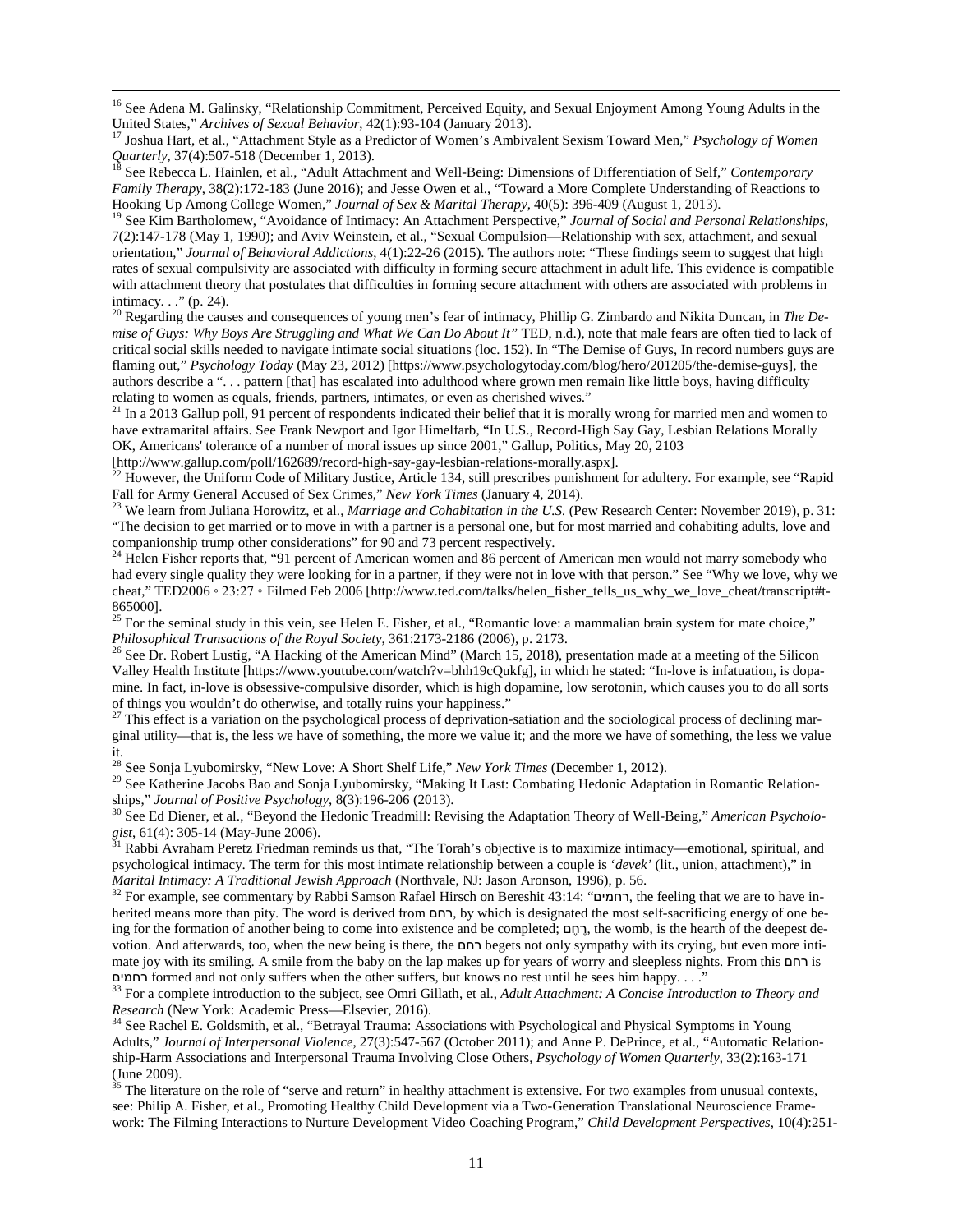256 (December 2016); and Clare Huntington, "Neuroscience and the Child Welfare System," *Journal of Law and Policy*,

<sup>36</sup> See Linda Mayes, et al., "The Neural and Psychological Dynamics of Adults' Transition to Parenthood," NIH Public Access, Zero Three, 33(2):83-84 (November 2012) [http://pubmedcentralcanada.ca/pmcc/articles/PMC3632182/pdf/nihms444055.pdf].<br><sup>37</sup> Istvan Molnar-Szakacs, "From actions to empathy and morality—A neural perspective," *Journal of Eco Organization*, 77(1):76-85 (January 2011) presents ". . . evidence suggesting that the human MNS [mirror neuron system]—by linking intention and outcome, observer and actor—forms part of the neural system for empathic concern, the capacity to understand and feel another's emotional state. By helping to establish a 'likeness' between interacting agents, the human MNS may support the active desire to understand others, to feel what they are feeling and to help alleviate another's suffering. By providing a biological substrate for such fundamental affiliative behaviors, the MNS may provide a neural scaffold for the evolution of our sophisticated sociality and the morality that governs it."

<sup>38</sup> Initially recognized and developed from a scholarly theoretical perspective by John Bowlby, the founder of attachment theory.<br>See Johnson, *Hold Me Tight: Seven Conversations for a Lifetime of Love* (loc. 267).

<sup>39</sup> See Hirsch commentary on Bereshit 47:29.<br><sup>40</sup> Ibid., loc. 627.<br><sup>41</sup> We are "... to exert ourselves in the rescuing of our fellows and to devise means of helping them in their time of distress, as it is written 'Neither shalt thou stand idly by the blood of thy neighbor.'" See Jonah ben Avraham of Gerona, *Shaarai Teshuvah* (New York: Feldheim Publishers, 1967), pp. 188-91. According to the Chofetz Chaim: "If a person sees someone drowning in a river or facing any other danger, it is a mitzvah to save him. To stand idle in such a case is forbidden (Vayikra 19:16). If one lacks the ability to save the person himself, he must pay others to do it. A person violates this prohibition if he is negligent in this duty (Choshen Mishpat 426). . . . This is true as well when we see people so mentally enfeebled and preoccupied with the trivialities of the times that they have forgotten G-d's Torah and their great obligation to keep His mitzvos and have thereby come to violate commandments for which one incurs kareis." See (Raphael Blumberg, tr.) *Let Them Serve Me*, The Chofetz Chaim on Chumash Vayikra (Jerusalem: Machon Bais Yechiel Jerusalem, 1995), p. 121. According to Exodus Rabbah 27:9: "The Sages explain 'My son, if thou art surety for thy neighbor' as referring to Israel who are responsible for one another to God. Israel are beloved for they are called friends, as it says, For my brethren and friends' sakes (Ps. CXXII, 8)." Neighbor here may be understood as friend and, as the Talmud teaches, "Each Jew became responsible for the other when they exclaimed, 'We will do and we will hear.'"(Sota 37b)<br> $42$  For a contemporary yet traditional illustration, see Josh Tapper's film review, "Haredi filmmaker aims lens inward in ac-

claimed 'Fill the Void'," *Jweekly.com* (November 15, 2012) [http://www.jweekly.com/article/full/67009/haredi-filmmaker-aims-<br>lens-inward-in-acclaimed-fill-the-void/].

<sup>43</sup> From Sue Johnson, "The New Science of Romantic Love: What You Understand, You Can Shape," YouTube (December 15, 2015) [https://www.youtube.com/watch?v=CDVPszHngO8]. More definitively, see: Susan Johnson and Dino Zuccarini, "Integrating sex and attachment in Emotionally Focused Couple Therapy," *Journal of Marital and Family Therapy*, 36(4):431-445 (October 2010); Azadeh Soltani, "A Study on the Effectiveness of Emotional Focused Couple Therapy on Intimacy of Couples," *Procedia—Social and Behavioral Sciences*, 82: 461-465 (2013); and Stephanie A. Wiebe and Susan M. Johnson, "A Review of

<span id="page-11-0"></span><sup>44</sup> See Daniel J. Siegel, *The Developing Mind*, *How Relationships and the Brain Interact to Shape Who We Are*, 2d ed. (New York & London: Guilford Press, 2012).<br><sup>45</sup> In a survey of experimental data on the "neurological origin of the moral sense," it was concluded: "The available findings

would suggest that there might be a main integrative centre for the innate morality, in particular the ventromedial prefrontal cortex, with its multiple connections with the limbic lobe, thalamus and brainstem. The subjective moral sense would be the result of an integration of multiple automatic responses, mainly associated with social emotions and interpretation of others' behaviours and intentions." See Donatella Marazziti, et al., "The neurobiology of moral sense: facts or hypotheses?" *Annals of General Psychiatry*, 12:6 (March 6, 2013); and Allan N. Schore, "Foreword," in Darcia Narvaez, ed., *Neurobiology and the Development of Human Morality: Evolution, Culture, and Wisdom* (W.W. Norton, 2014). See also: Leo Pascual, et al., "How does morality work in the brain? A functional and structural perspective of moral behavior," *Frontiers in Integrative Neuroscience*, 7 (September 2013); Dr. Mario F. Mendez, "The Neurobiology of Moral Behavior: Review and Neuropsychiatric Implications," *CNS Spectrums*, 14(11):608-620 (November 2009); and Manuela Fumagalli and Alberto Priori, "Functional and clinical neuroanatomy of

<span id="page-11-1"></span>morality," *Brain*, 135:2006-2021 (2006).<br><sup>46</sup> From "Torah and Humility," Virtual Beit Midrash divrei Torah [http://www.vbm-torah.org/archive/humility.htm], based on a<br>lecture by Rav Yosef Dov Soloveitchik zt"l, originally

<span id="page-11-2"></span><sup>47</sup> See Johnson, *Hold Me Tight: Seven Conversations for a Lifetime of Love* (loc. 267).<br><sup>48</sup> Rabbi Friedman teaches that, "... Pleasure is a happy and not unwelcome by-product that accompanies and results from the proper observance and fulfillment of many of our God-given obligations," in *Marital Intimacy: A Traditional Jewish Approach,*  p. 16.

<sup>49</sup> "Attachment patterns from childhood through adulthood are associated with a range of health-related outcomes, including physiological stress responses, health behavior, and health and disease conditions." See Paula R. Pietromonaco, et al., "Health and Attachment Processes," in (Jeffry A. Simpson and W. Steven Rholes, eds.) *Attachment Theory and Research: New Direc-*

<sup>50</sup> From: "Torah and Humility."<br><sup>51</sup> Bulka, p. 125.<br><sup>52</sup> As cited in Daniel Bergner, "Unexcited? There May Be a Pill for That," *New York Times* (May 22, 2013).<br><sup>52</sup> Although it may seem improbable, viewing porn can also became enraged and fatally shot her husband upon discovering that he had re-subscribed to a cable TV pornography channel. She